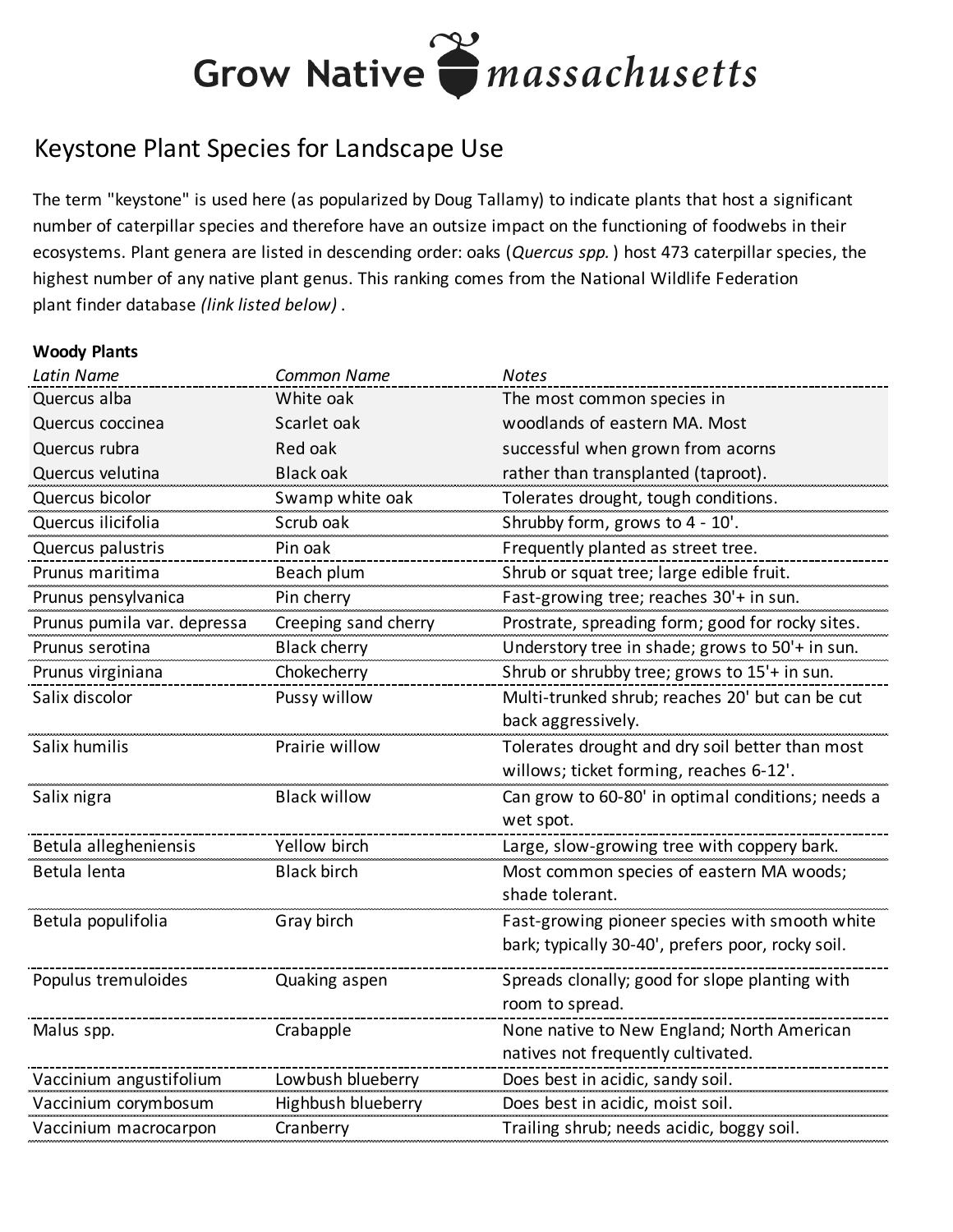# Grow Native *massachusetts*

| Acer rubrum           | Red maple                  | Common street tree; if purchasing a cultivar,    |
|-----------------------|----------------------------|--------------------------------------------------|
|                       |                            | check to make sure it is not a hybrid with an    |
|                       |                            | Asian species.                                   |
| Acer saccharum        | Sugar maple                | Does best with cool summers and cold winters;    |
|                       |                            | shade tolerant.                                  |
| Alnus rugosa          | Speckled alder             | Thicket-forming; prefers moist spots in sun.     |
| Pinus strobus         | White pine                 | Fast-growing, commonly reaches 80'+.             |
| Carya ovata           | Shagbark hickory           | Edible nuts; best grown from seed (taproot).     |
| Ulmus americana       | American elm               | Disease resistant cultivars available.           |
| Crataegus crus-galli  | Cockspur hawthorn          | Adaptable small tree with oval leaves.           |
| Rubus occidentalis    | <b>Black raspberry</b>     | Be wary of cultivated varieties, they are often  |
|                       |                            | hybridized European subspecies.                  |
| Rubus odoratus        | Purple-flowering raspberry | Large, fragrant purple flowers; give it space to |
|                       |                            | sucker.                                          |
| Tilia americana       | American basswood          | Stately, shade-tolerant tree.                    |
| Picea glauca          | White spruce               | Does best with cool summers.                     |
| Corylus americana     | American hazelnut          | Excellent landscape plant, adaptable to sun or   |
|                       |                            | shade.                                           |
| Fraxinus pensylvanica | Green ash                  | Common street tree. All ash species are          |
|                       |                            | threatened by the invasive emerald ash borer.    |
| Fagus grandifolia     | American beech             | Shade tolerant; tough to transplant.             |
| Juglans nigra         | <b>Black walnut</b>        | Edible nuts; can inhibit growth of some common   |
|                       |                            | garden plants.                                   |
|                       |                            |                                                  |

**Remember!** On the whole, woody plant genera host more caterpillar species than herbaceous ones do. For example, goldenrods (*Solidago spp.* ) host 125 caterpillar species; they fall after walnuts (*Juglans spp.* ) in the ranking. Wild strawberry (*F. virginiana* ) hosts 81, and sunflowers (*Helianthus spp.* ) host 58. Several woody genera not included on this list host more. To see the full ranking, go to the NWF link on the last page. Adding a keystone tree or shrub will have the biggest impact on the ecological health of your landscape!

| <b>Herbaceous Plants</b> |                    |                                                     |
|--------------------------|--------------------|-----------------------------------------------------|
| Latin Name               | Common Name        | <b>Notes</b>                                        |
| Solidago caesia          | Bluestem goldenrod | Clumping woodland species with axillary blooms.     |
| Solidago flexicaulis     | Zig-zag goldenrod  | Small, shade tolerant species; good groundcover.    |
| Solidago nemoralis       | Gray goldenrod     | Small species that rarely grows above 2-3'.         |
|                          |                    | Thrives in sun and poor, rocky soil.                |
| Solidago odora           | Sweet goldenrod    | Clumping species that thrives in sandy acidic soil. |